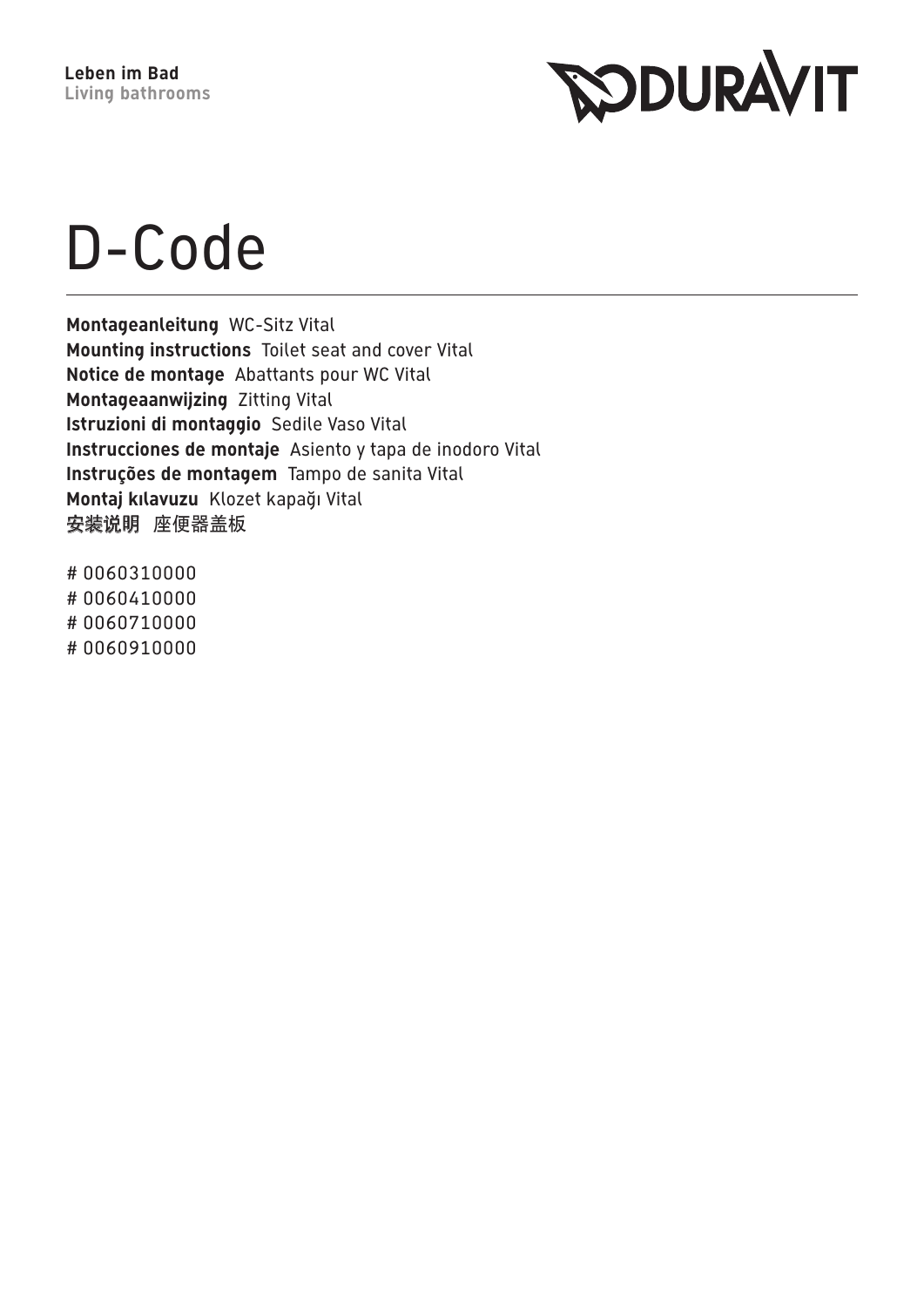## **DOURAVIT**



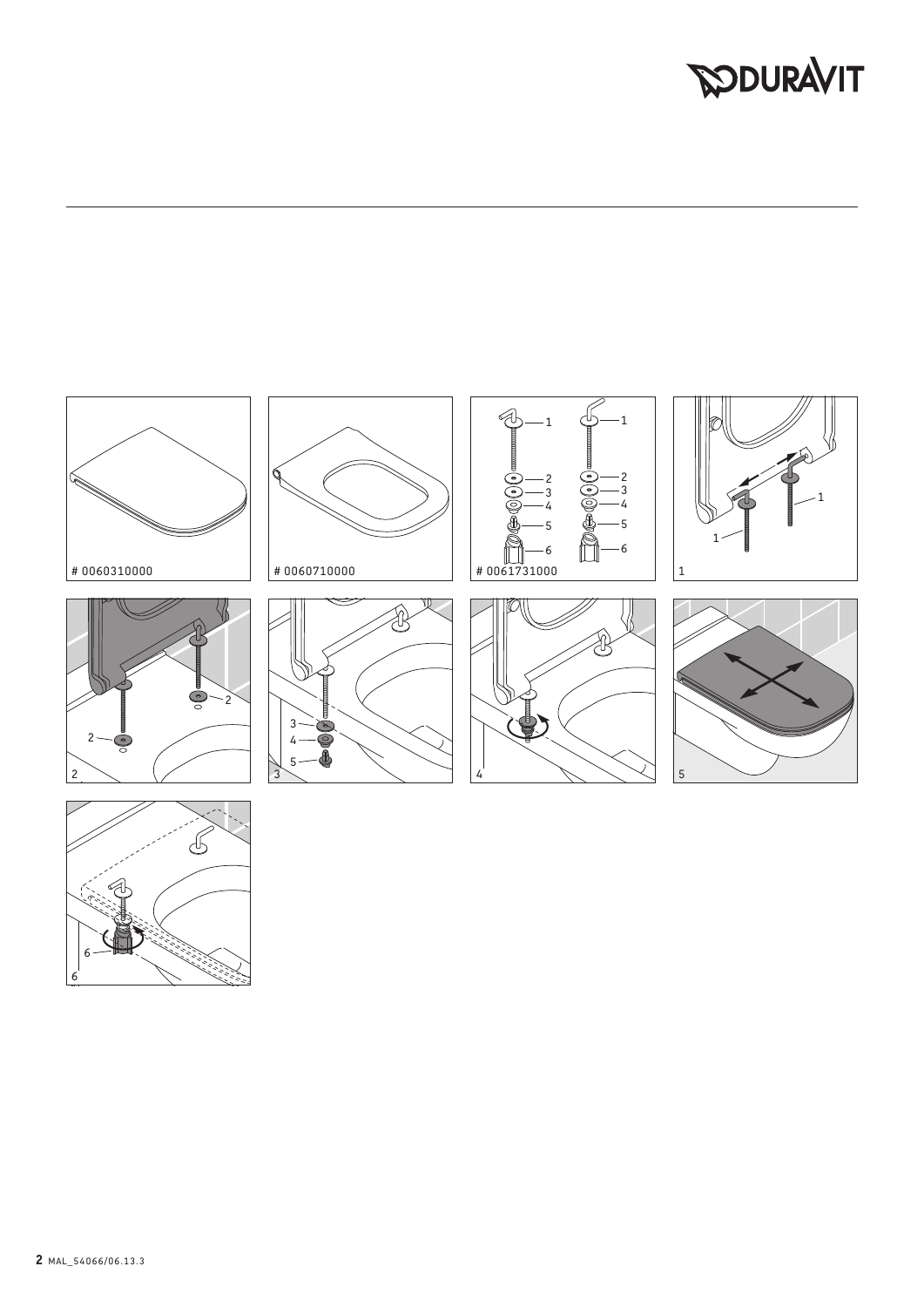## **DOURAVIT**